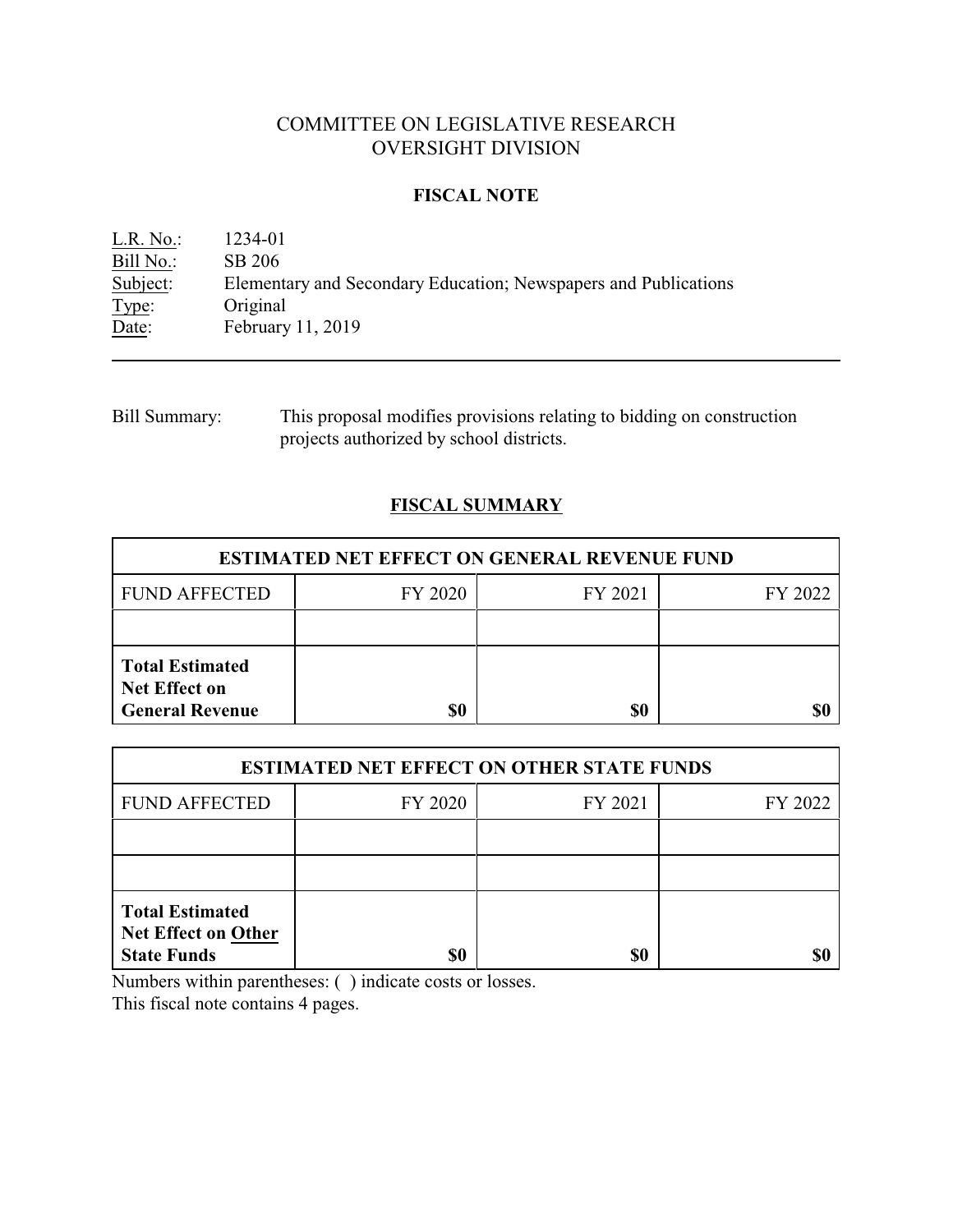L.R. No. 1234-01 Bill No. SB 206 Page 2 of 4 February 11, 2019

| <b>ESTIMATED NET EFFECT ON FEDERAL FUNDS</b>                        |         |         |         |  |  |
|---------------------------------------------------------------------|---------|---------|---------|--|--|
| <b>FUND AFFECTED</b>                                                | FY 2020 | FY 2021 | FY 2022 |  |  |
|                                                                     |         |         |         |  |  |
|                                                                     |         |         |         |  |  |
| <b>Total Estimated</b><br>Net Effect on All<br><b>Federal Funds</b> | \$0     | \$0     |         |  |  |

| <b>ESTIMATED NET EFFECT ON FULL TIME EQUIVALENT (FTE)</b>    |         |         |         |  |  |
|--------------------------------------------------------------|---------|---------|---------|--|--|
| <b>FUND AFFECTED</b>                                         | FY 2020 | FY 2021 | FY 2022 |  |  |
|                                                              |         |         |         |  |  |
|                                                              |         |         |         |  |  |
| <b>Total Estimated</b><br><b>Net Effect on</b><br><b>FTE</b> |         |         |         |  |  |

 $\Box$  Estimated Net Effect (expenditures or reduced revenues) expected to exceed \$100,000 in any of the three fiscal years after implementation of the act.

| <b>ESTIMATED NET EFFECT ON LOCAL FUNDS</b> |                |                |                |  |
|--------------------------------------------|----------------|----------------|----------------|--|
| <b>FUND AFFECTED</b>                       | FY 2022        |                |                |  |
| <b>Local Government</b>                    | \$0 to Unknown | \$0 to Unknown | \$0 to Unknown |  |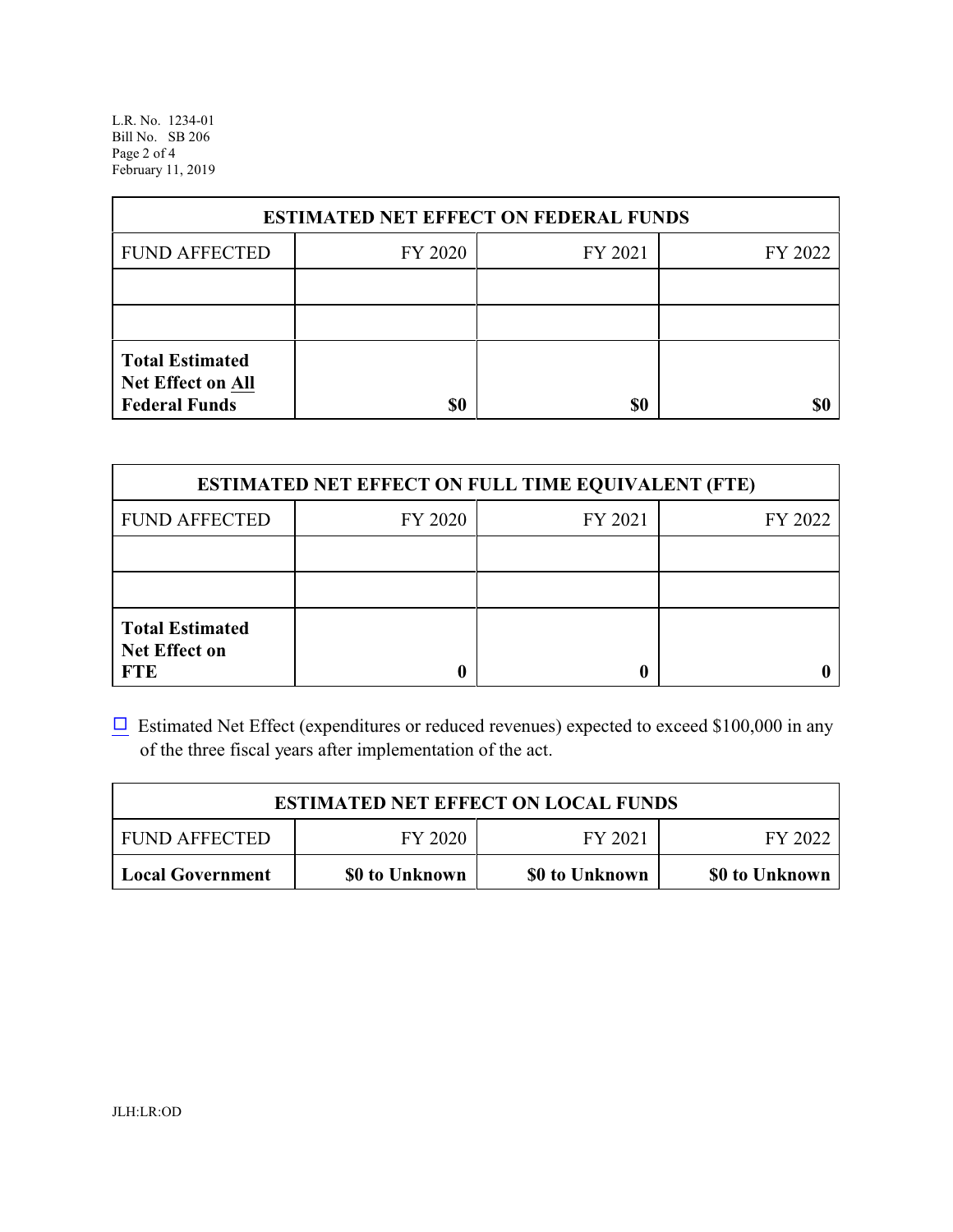L.R. No. 1234-01 Bill No. SB 206 Page 3 of 4 February 11, 2019

### **FISCAL ANALYSIS**

### ASSUMPTION

Officials from the **Department of Elementary and Secondary Education** assume the proposal will result in no cost to their organization.

Officials from the **Francis Howell School District** assume this proposal would have a minimal positive fiscal impact for district, as we would have to publish bid notices less frequently.

Officials from the **Springfield Public Schools** assume a minimal unknown savings and no cost to the district.

Officials from the **Wellsville-Middletown R-1 School District** assume this proposal has the potential to have a positive fiscal impact on the district.

Officials from the **KIPP St. Louis Charter School** assume the proposal will have no fiscal impact on their organization.

**Oversight** assumes there could be a savings to school districts that are no longer required to advertise in the newspaper for certain projects. Oversight will show a fiscal impact of \$0 (no qualifying projects) to an unknown savings.

Oversight only reflects the responses that we have received from state agencies and political subdivisions; however, other school districts were requested to respond to this proposed legislation but did not. For a general listing of political subdivisions included in our database, please refer to [www.legislativeoversight.mo.gov.](http://www.legislativeoversight.mo.gov.)

|                                  | \$0                           | \$0     | \$0     |
|----------------------------------|-------------------------------|---------|---------|
| FISCAL IMPACT - State Government | FY 2020<br>$(10 \text{ Mo.})$ | FY 2021 | FY 2022 |